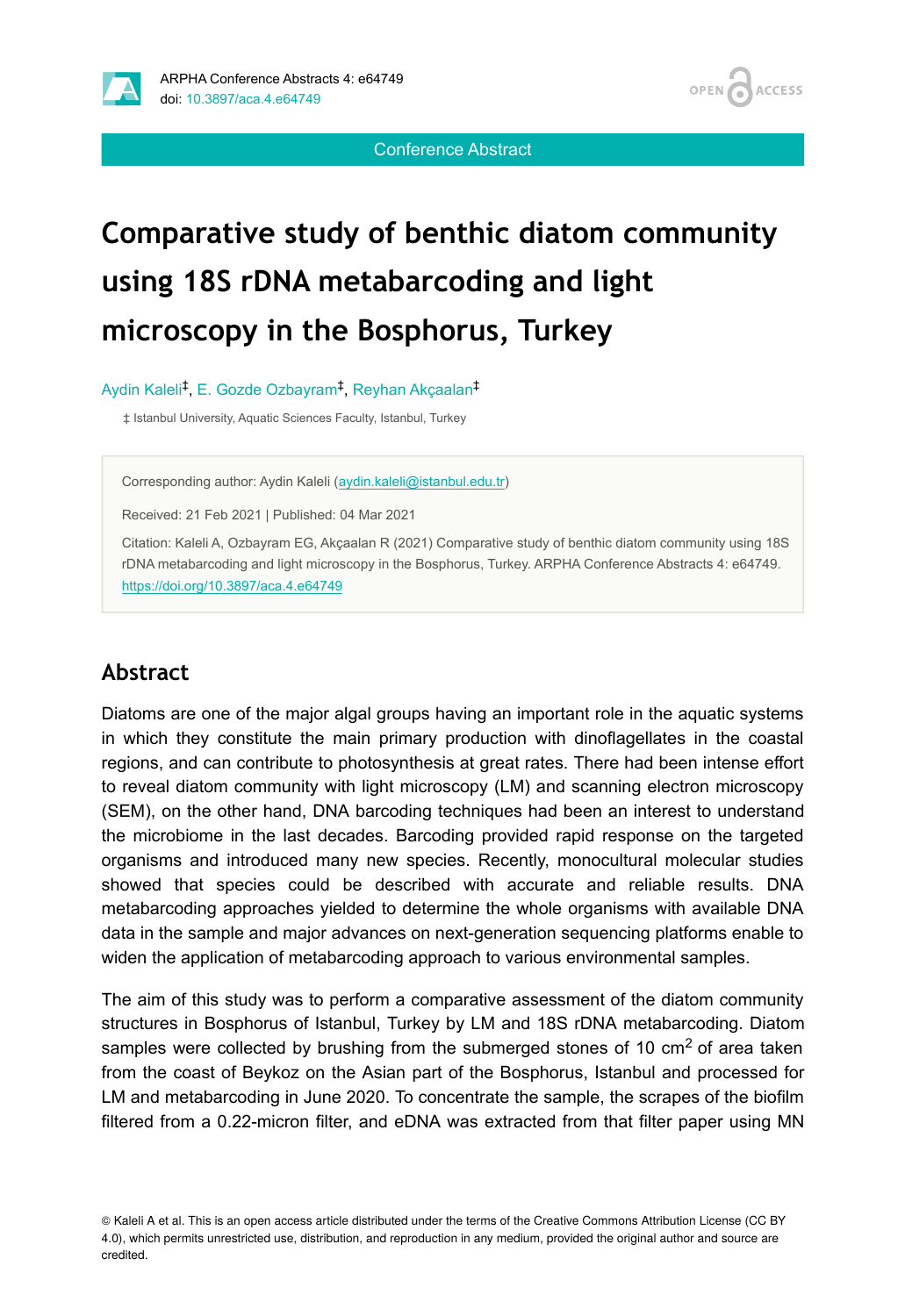NucleoSpin Soil DNA isolation kit (Macherey-Nagel, Germany) following the manufacturer's protocol and diatom community profile was analyzed by targeting the V4 region of the 18S rRNA gene using Illumina® MiSeq™.

DNA metabarcoding results revealed two classes Bacillariophyceae (91%) and Mediophyceae (9%) (Fig. 1). While small-celled *Hyalosira delicatula* Kützing was the most abundant taxa with 40% abundance and it was followed by *Licmophora* spp. (33%). 28% of *Licmophora* sequences could not be assigned to any species and remained as unidentified, *Licmophora gracilis* (Ehrenberg) Grunow (4%), and *L*. *flabellata* (0.9%) detected at lower abundances. Besides, one of the common genera of diatoms, *Navicula* spp., showed a relative abundance of 4% and another common genus *Nitzschia* spp. were represented only by *N*. *commutata* Grunow and composed 0.5% of the community.



While 18S rDNA metabarcoding revealed 11 genera, LM investigation identified 17 genera belonging to 21 species. 4 genera were common in both techniques and *Licmophora flabellata* was detected in both LM and metabarcoding methods. Interestingly, small celled taxa which could be easily overlooked in LM was detected with 18S metabarcoding. The results presented a promising number of genera which could be detected by both methods (Fig. 2).

DNA metabarcoding of diatoms is a new area of research in the coastal waters and there are few studies performed so far and this is the first study relying on the rDNA metabarcoding of diatoms in the aquatic systems in Turkey. The comparison of the taxa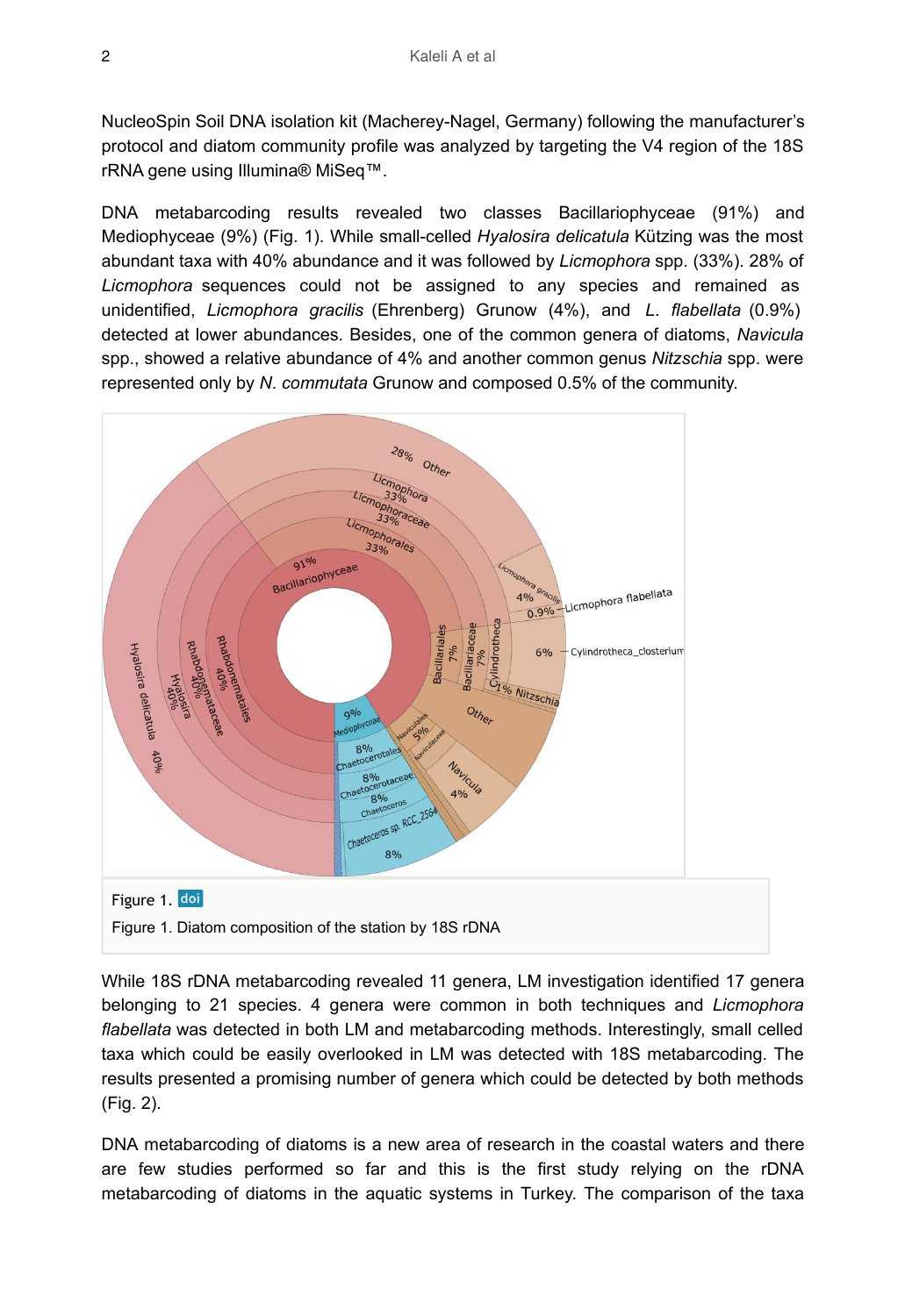using microscopy methods and metabarcoding techniques indicated some significant differences in the diatom composition. However, the results here with 18 species with metabarcoding vice-versa 21 taxa with microscopy methods confirms poor biodiversity in the Bosphorus. However, this study based on one sampling effort in one station for the comparison of the two methods, we had LM results from more stations in different seasons supporting the lower biodiversity. eDNA data is scarce from the coastal areas and our results comprise a promising number of genera. Results of this study could provide data for further research, which high number of diatoms could be determined with eDNA metabarcoding.



#### **Keywords**

diatom diversity, amplicon sequencing, eDNA, Illumina® MiSeq™

#### **Presenting author**

Aydin Kaleli